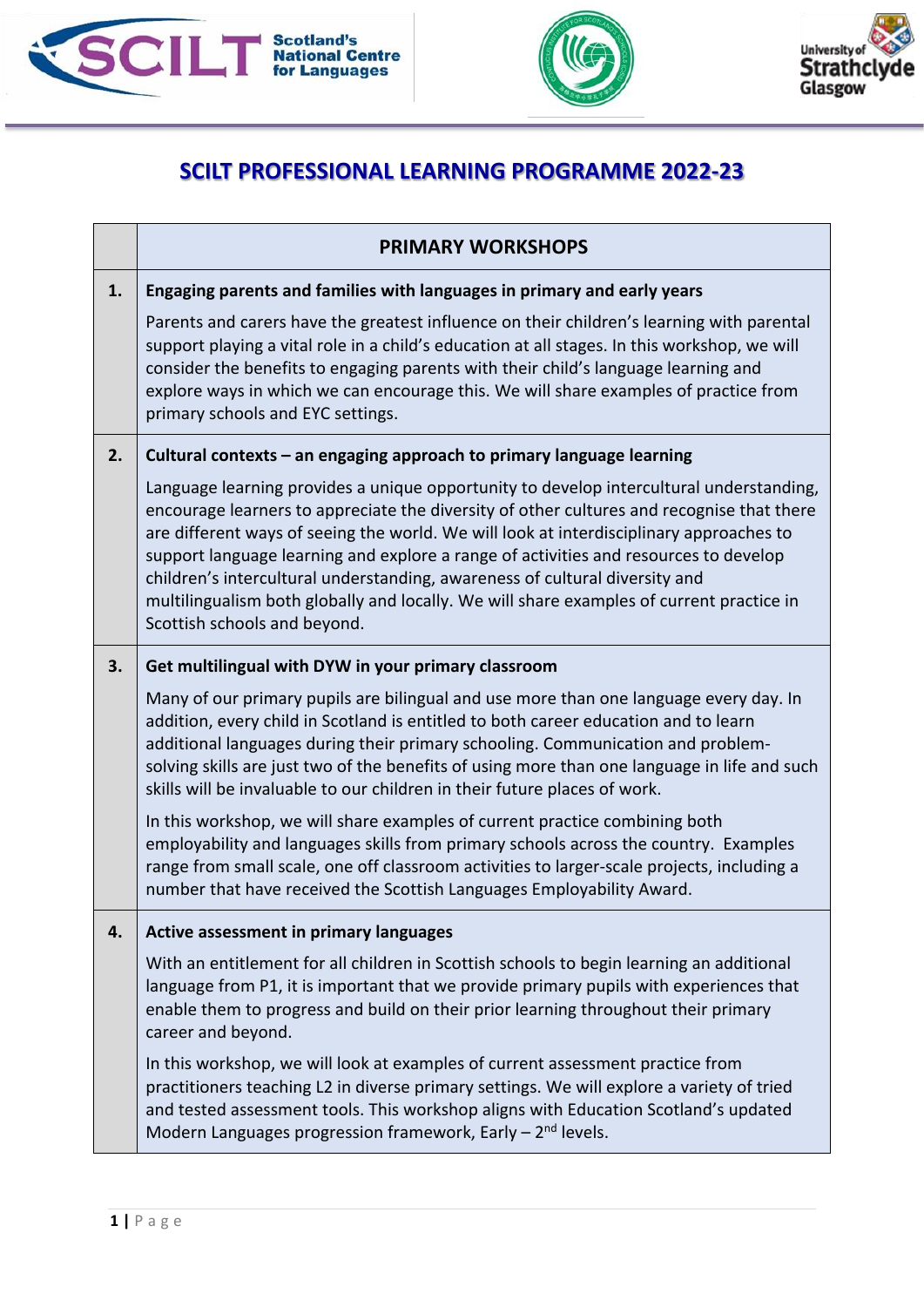





| 5. | Multilingual approaches to primary pedagogy                                                                                                                                                                                                                                                                                                                                                                                                                                                                                                                                                                                               |
|----|-------------------------------------------------------------------------------------------------------------------------------------------------------------------------------------------------------------------------------------------------------------------------------------------------------------------------------------------------------------------------------------------------------------------------------------------------------------------------------------------------------------------------------------------------------------------------------------------------------------------------------------------|
|    | Scotland is a multilingual country that welcomes many diverse languages, cultures and<br>people. A multilingual approach to language teaching recognises that each learner has<br>their own individual repertoire and opens the classroom door to languages and<br>experiences learners bring to the classroom. This workshop will provide teachers with<br>the knowledge and skills to facilitate this approach. We will look at some examples of<br>activities in which expressive arts are used to facilitate this process, allowing young<br>learners to explore their own linguistic repertoires, having them recognised and valued. |
|    | <b>SECONDARY WORKSHOPS</b>                                                                                                                                                                                                                                                                                                                                                                                                                                                                                                                                                                                                                |
| 1. | Policy, planning and practice in the BGE                                                                                                                                                                                                                                                                                                                                                                                                                                                                                                                                                                                                  |
|    | This is delivered in partnership with Education Scotland. It is a practical look at how to<br>put policies into practice in BGE. This is an extended 90-minute session which will include<br>opportunities for professional discussion around this, looking at areas such as<br>progression, moderation and pedagogy which contribute to a positive BGE experience<br>for teachers and learners alike.                                                                                                                                                                                                                                    |
| 2. | <b>Emerging contexts for language learning</b>                                                                                                                                                                                                                                                                                                                                                                                                                                                                                                                                                                                            |
|    | Emerging contexts can be ways of reframing our language teaching to align with new<br>priorities both in schools and also on a wider level in society, making our language<br>classrooms relevant to young people's experience. In this workshop we will consider<br>some of these, including learning for sustainability and DYW, as well as opportunities to<br>incorporate new language experiences to our curriculum.                                                                                                                                                                                                                 |
| 3. | <b>Tackling controversial issues in challenging times</b>                                                                                                                                                                                                                                                                                                                                                                                                                                                                                                                                                                                 |
|    | From Black Lives Matter to the climate crisis; from immigration to gender bias; from<br>polarising politics to mental health - controversial issues permeate the curriculum, and<br>they spark curiosity and often passion in young people. So how can we approach these<br>issues in the context of language learning? This workshop will explore strategies for<br>tackling controversial issues safely and effectively in the languages classroom.                                                                                                                                                                                     |
| 4. | <b>Talking and listening</b>                                                                                                                                                                                                                                                                                                                                                                                                                                                                                                                                                                                                              |
|    | In secondary languages classrooms, listening and talking are often the areas which<br>learners find most daunting. In this workshop, we will explore some of the social,<br>emotional and educational reasons for this, and look at strategies and resource ideas<br>which can help to develop learner confidence and competence in these areas. We<br>explore how we might help learners to build the emotional resilience and confidence<br>needed to succeed in these skill areas.                                                                                                                                                     |